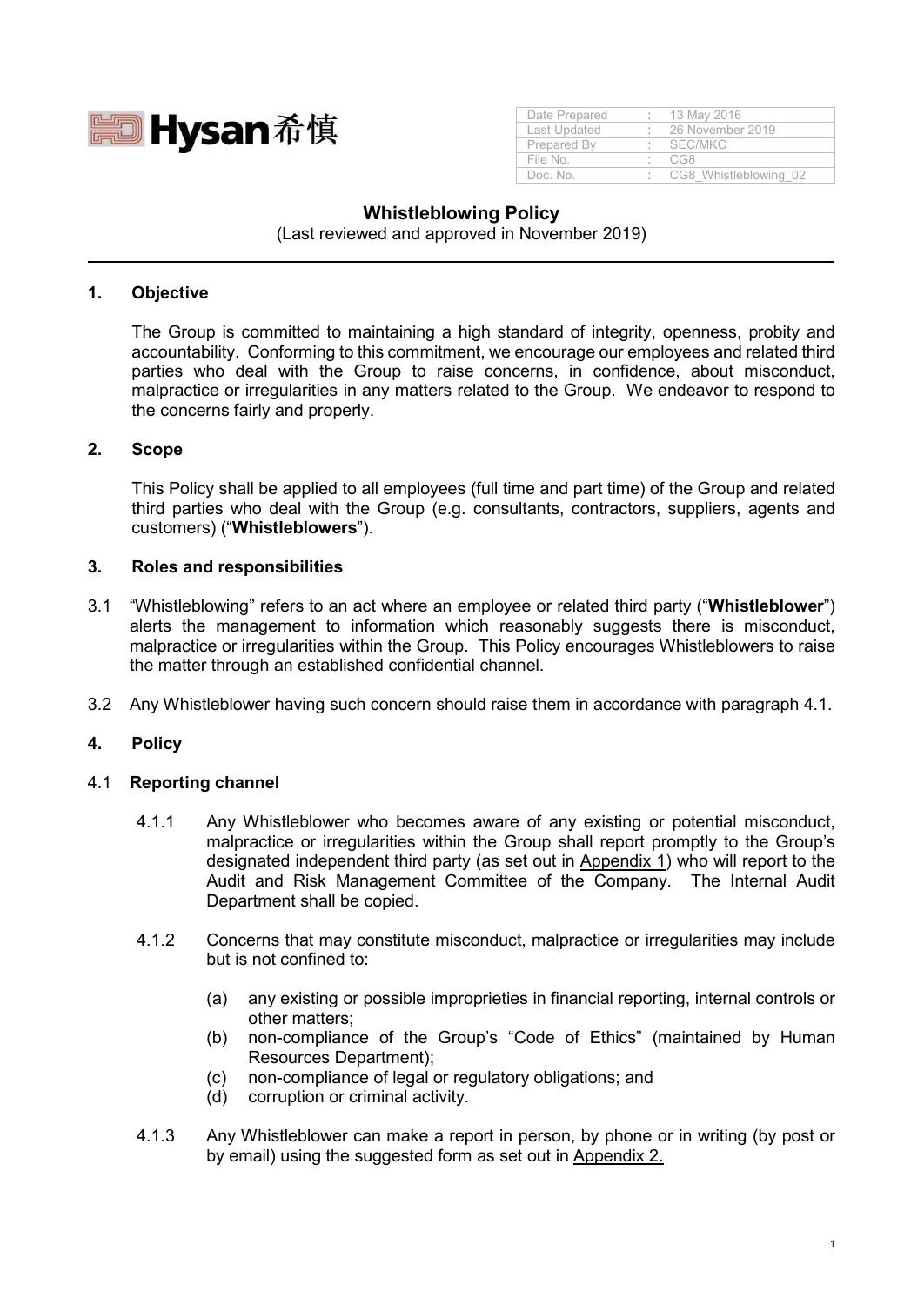## 4.2 **Protection**

If the Whistleblower is a Hysan employee raising genuine and appropriate concerns under this Policy, the Whistleblower would be assured of fair treatment, including protection against unfair dismissal, victimisation or unwarranted disciplinary action, even if the concerns turn out to be unsubstantiated.

## 4.3 **Confidentiality**

- 4.3.1 The Group will keep a Whistleblower's identity confidential. However, if the report leads to an investigation by regulators or authorities, it may become necessary for a Whistleblower to provide evidence or be interviewed by the relevant regulators or authorities. The Whistleblower will be advised in advance if his/her identity may become apparent or need to be disclosed.
- 4.3.2 In order not to jeopardise the investigation, the Whistleblower is also required to keep confidential the fact that he/she has filed a report as well as the nature of concerns and the identities of those involved.

## 4.4 **Investigations**

- 4.4.1 The Audit and Risk Management Committee will assess every report received and decide if a full investigation is necessary. If an investigation is warranted, the Audit and Risk Management Committee will then review the matter and decide how the investigation should proceed.
- 4.4.2 The actions to be taken by the Group after investigations include disciplinary action, termination of employment or preventive action. Cases of suspected corruption or other criminal offences will be reported to ICAC or other relevant regulators or authorities. Once the matter is referred to the regulators or authorities, the Group will not be able to take further action on the matter. Please refer to Appendix 3 for investigation procedures.
- 4.4.3 The Whistleblower will receive in writing the outcome of the investigation. Due to legal constraints, the Group will not be able to give out details of the action taken or any copy of the investigation report.
- 4.4.4 If the Whistleblower makes a false report maliciously, with an ulterior motive, or for personal gain, Hysan reserves the right to take appropriate actions against the Whistleblower to recover any loss or damage as a result of the false report. In particular, employees may face disciplinary action, including dismissal, where appropriate.
- 4.4.5 Whistleblowers are strongly encouraged to provide their names and contact details, so that clarification of the reports made or further appropriate information can be obtained directly from them, where required. However, it is recognised that in some cases Whistleblowers may not feel comfortable identifying themselves. In these cases, anonymous reports may be submitted.

## 4.5 **Record retention**

Records shall be kept for all reported improprieties by the Internal Audit Department. In the event a reported impropriety leads to an investigation, all relevant information relating to the case shall be retained, including details of corrective action taken, for a period as long as is necessary considered by the Audit and Risk Management Committee or a period may be specified by any relevant legislation.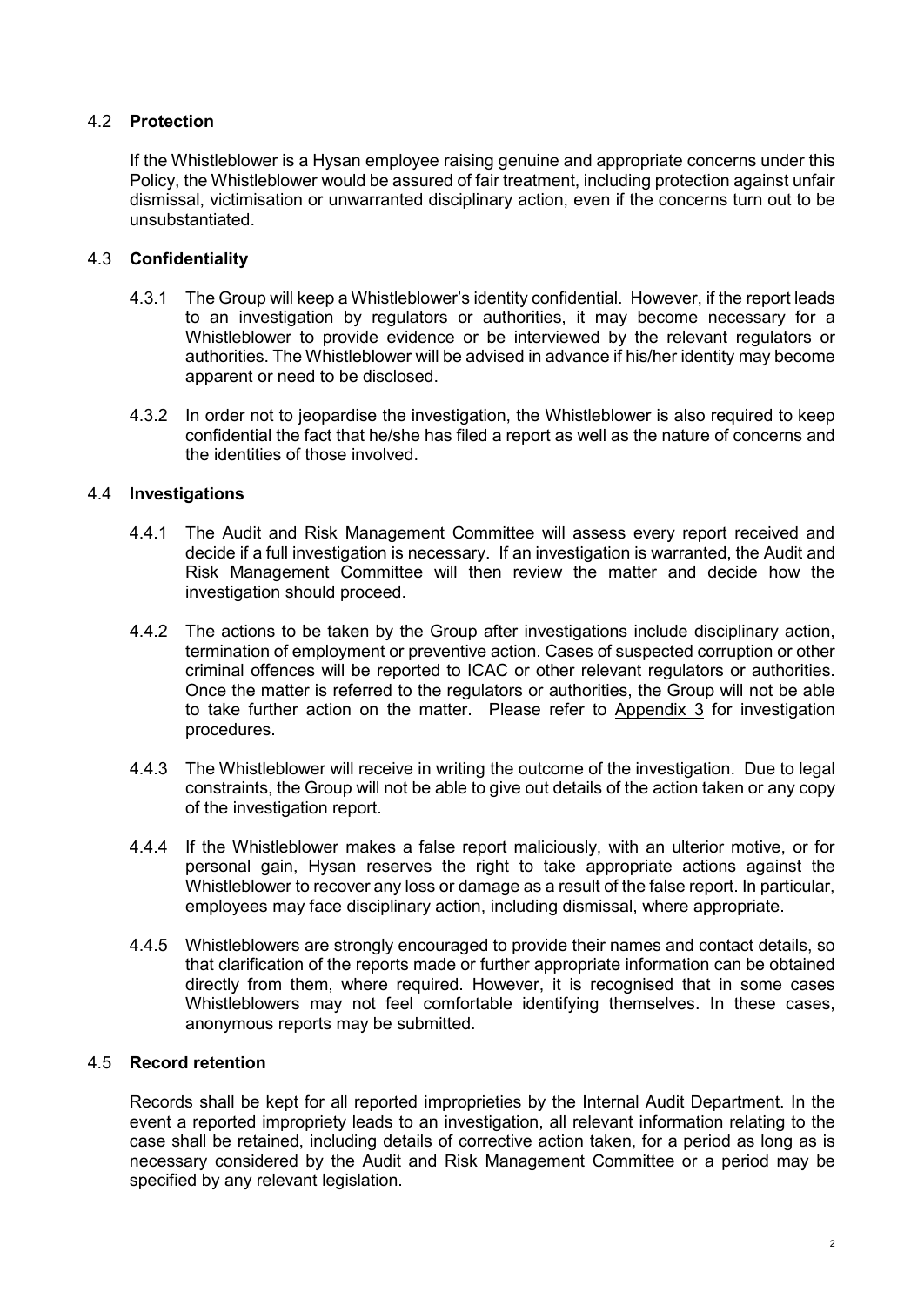## 4.6 **Approval and review of this Policy**

This Policy has been approved by the Board. The Audit and Risk Management Committee is responsible for monitoring and regular review of this Policy and the services provided by the independent third party. Any subsequent amendment of this Policy shall be reviewed by the Audit and Risk Management Committee and approved by the Board.

# **Definitions** :

"**Board**" shall mean the board of directors of the Company.

"**Company**" or "**Hysan**" shall mean Hysan Development Company Limited.

"**Group**" shall mean the Company and its subsidiaries.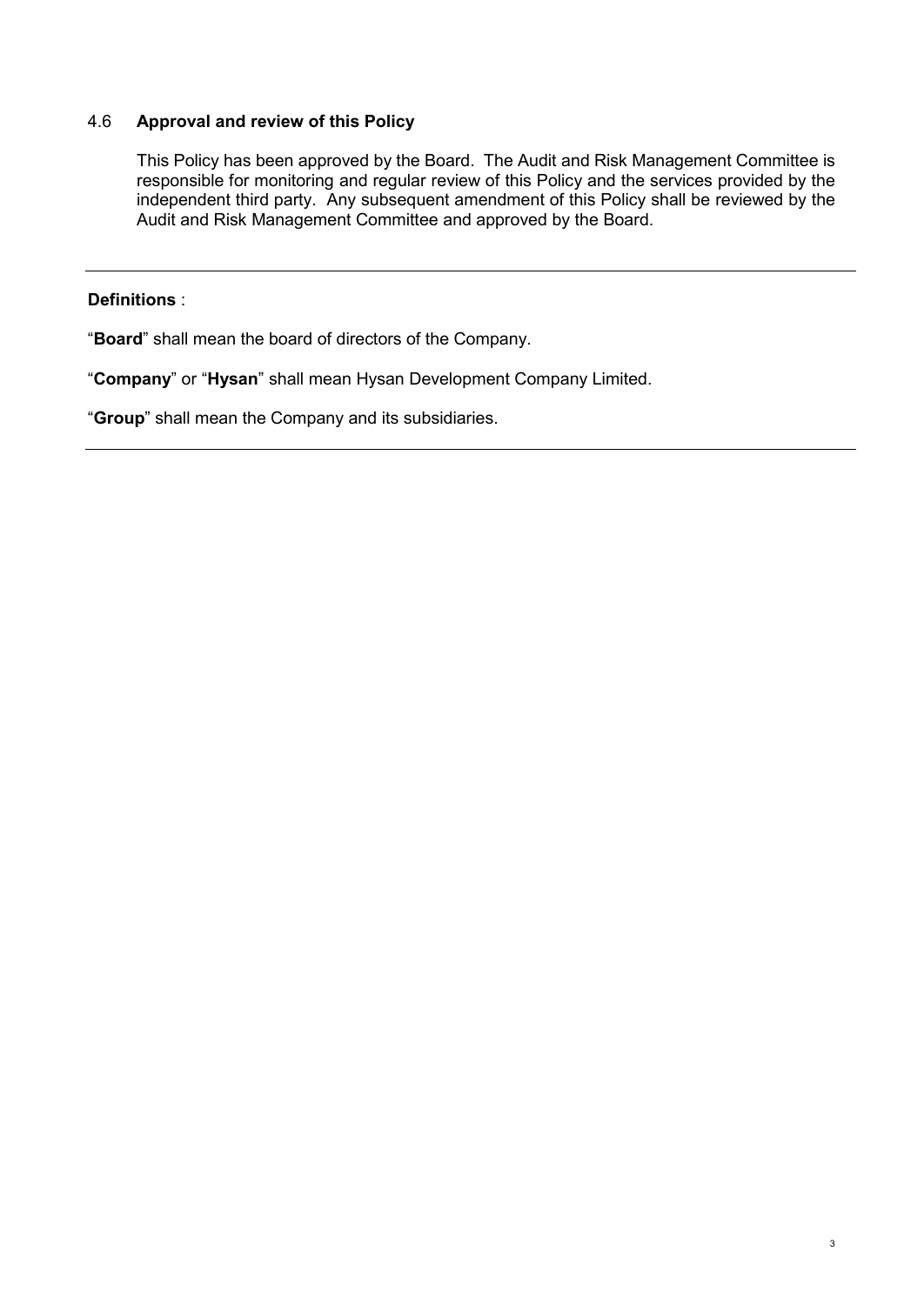# **Appendix 1 Whistleblowing Reporting Channel Independent Third Party engaged**

| Mr. C. L. Kwong, CPA |                                                                                       |  |
|----------------------|---------------------------------------------------------------------------------------|--|
| Telephone No.        | 6971 2029                                                                             |  |
| Email address        | whistleblowing@hdcl.onmicrosoft.com                                                   |  |
| Address              | 21st Floor, Hing Yip Commercial Centre<br>272-284 Des Voeux Road Central<br>Hong Kong |  |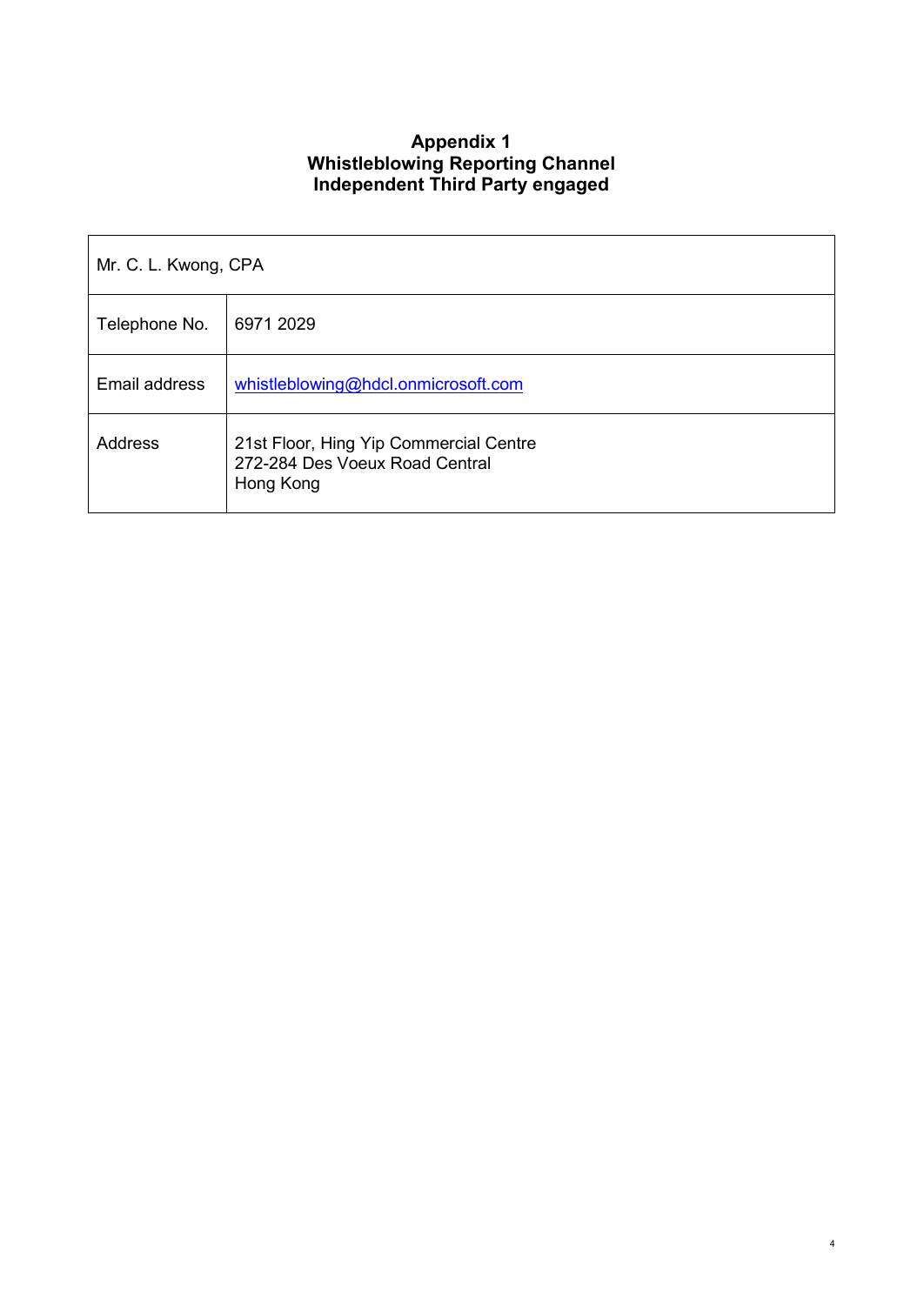# **Appendix 2 Whistleblowing Report Form**

If you wish to make a written report, please use this report form.

| To: Mr. C. L. Kwong, CPA (whistleblowing@hdcl.onmicrosoft.com)<br>21st Floor, Hing Yip Commercial Centre<br>272-284 Des Voeux Road Central<br>Hong Kong                                                                      |                                                                                                        |  |  |  |
|------------------------------------------------------------------------------------------------------------------------------------------------------------------------------------------------------------------------------|--------------------------------------------------------------------------------------------------------|--|--|--|
| <b>STRICTLY PRIVATE &amp; CONFIDENTIAL</b>                                                                                                                                                                                   |                                                                                                        |  |  |  |
| Your Name/Contact Telephone Number<br>and Email<br>We encourage you to provide your name with<br>this report. Concerns expressed<br>anonymously are much less powerful but<br>they will be considered as far as practicable. | Name:<br>Address:<br>Tel No.:<br>Email:<br>Date:                                                       |  |  |  |
| The names of those involved (if known):                                                                                                                                                                                      |                                                                                                        |  |  |  |
| <b>Details of concerns:</b><br>(continue on separate sheet if necessary) together with any supporting evidence.                                                                                                              | Please provide full details of your concerns: names, dates and places and the reasons for the concerns |  |  |  |